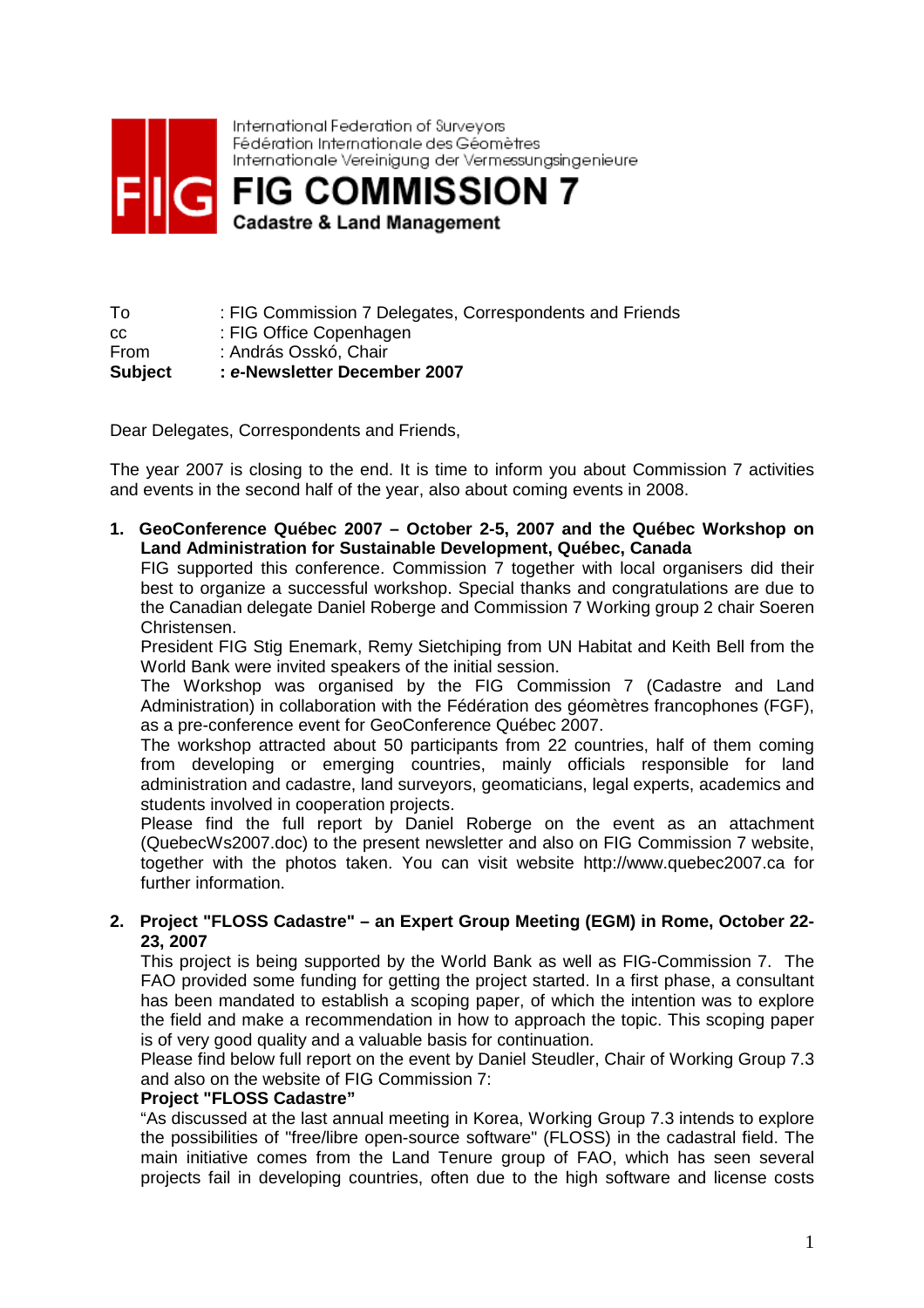involved. FAO (and myself) is convinced that a contribution in this area would be beneficial to many projects.

The first phase of the project has been concluded with an Expert Group Meeting (EGM) in Rome on 22/23 October with the following participants:

- FAO: Mika Törhönen, Paul Munro-Faure, Dave Palmer, Vladimir Evtimov
- World Bank: Gavin Adlington
- FIG-Commission 7: Andras Ossko, Daniel Steudler
- Bosnia-Herzegovina: Kemal Osmanovic, Michael Wagner
- Bavaria: Johannes Freund
- Consultants: Gertrude Pieper, Gottfried Konecny

The aim of the EGM was to recognize the results of the scoping paper and to discuss the next steps. In order to learn from other experiences, two other OSS projects within FAO have been presented at the meeting. One project was in the field of metadata, called "GeoNetwork opensource" (http://geonetwork-opensource.org/). A major lesson learnt in this project was that successful OSS projects need healthy user and development communities, and most crucial a core team/platform to make things happen.

The discussions at the EGM concluded that - in an initial phase - the project should aim for the development and provision of OSS tools for the following:

- Basic cadastral operations (geometrical software tools to consolidate and subdivide parcels);
- Data modelling tools for handling data models and establishing databases (the CCDM is considered to be a crucial basis).

The realization of any further tools or modules will then depend very much on how the user community accepts the initiative and how their needs will be expressed.

The second phase of the project now includes the carrying out three case studies, where OSS experiences in the cadastre will be investigated. The tentative countries are Bosnia-Herzegovina, Zanzibar, and the Kyrgyz Republic.

- In parallel, the following actions are being undertaken:
- To look for funding for the third phase (to establish the core team/platform);
- To look for the cooperation with a university:
- To plan a workshop or conference where the project can be presented and discussed. The World Bank-FIG conference in November 2008 (Washington) seems to be an attractive venue for organising a workshop on the FLOSS Cadastre and Land Registration, while the annual meeting of FIG-Comm.7 in Verona, Italy in September 2008 could host a preparatory meeting.

#### **3. 6th FIG Regional Conference, "Coastal Areas and Land Administration, Building the Capacity". San José, Costa Rica, November 12-15, 2007.**

As the title of the conference seemed to be related to Commission 7 activities, I invited Commission 7 delegates for active contribution. (Unfortunately, I was not present, though I planned to go and everything was prepared, also I undertook some work in different sessions and a presentation too. Due to a mistake by my travel agency, I had to return to Budapest from Amsterdam. I apologize for any inconvenience caused by my unintentional absence.)

This was the first occasion that a regional conference is held in Latin America. Costa Rica was an obvious choice – located right in the centre of Central America. The theme of the conference was carefully chosen to address some of the key professional issues in this region and especially in the host country of Costa Rica.

FIG has worked closely with the host association CFIA being the Institution of Engineers and Architects in Costa Rica, and the CIT as a Collegio under CFIA being the Collegio de Ingenieros Topografos de Costa Rica. Also Minister of Housing, Fernando Zumbado was among the high-ranking participants of the event, which attracted about 250 professionals from several countries of the world. In line with the expectations, 65% of them arrived from Central America and the Caribbeans.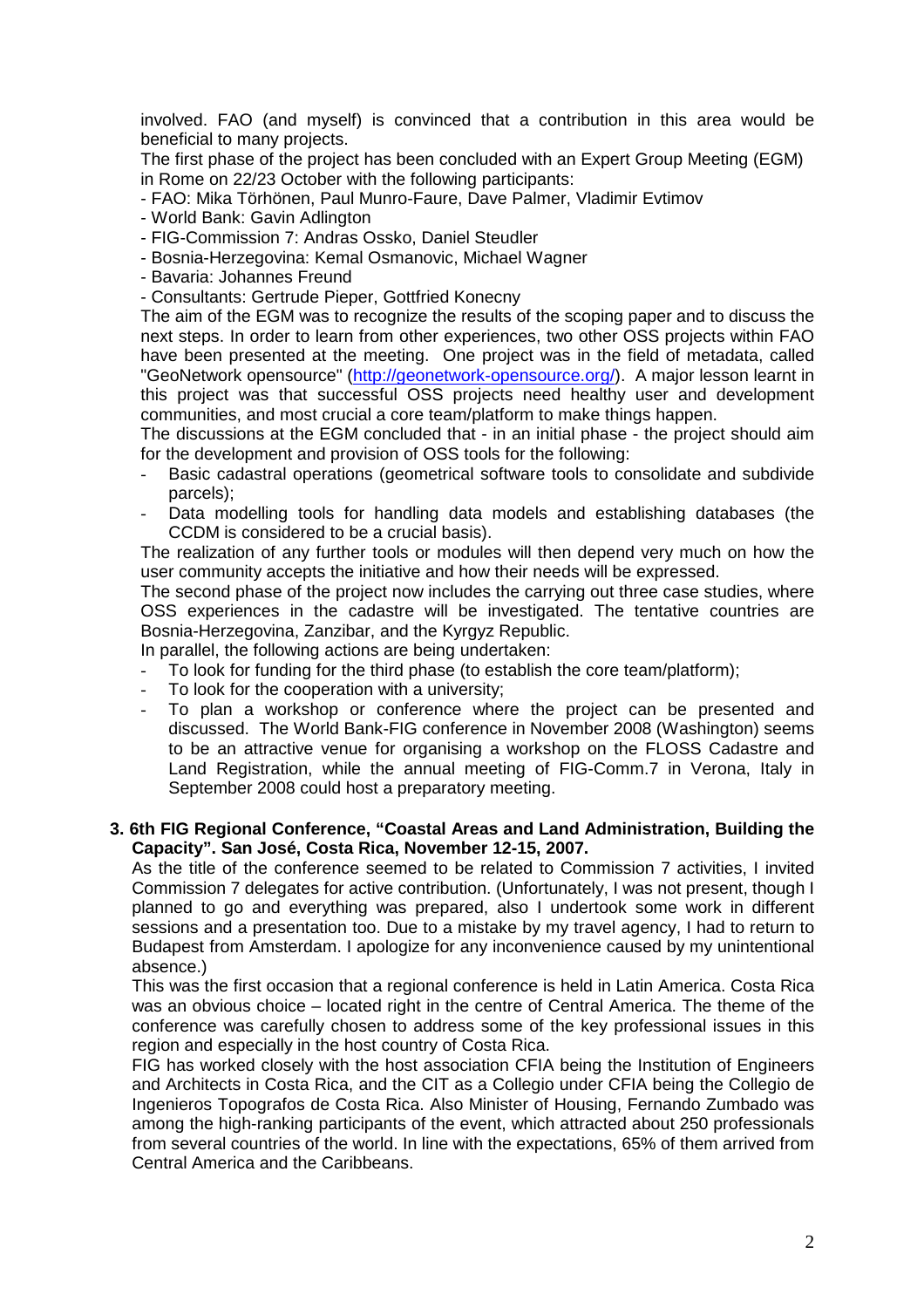Representatives of the Commission 7 participated in organizing of six sessions (Coastal Zone Management; Workshop on Pro-Poor CZM: preparation of the FIG publication on the topic; Plenary Session II: Land Management; Good Governance in Land Development; Administering Marine Spaces; Plenary Session III: Capacity Building) altogether with 12 presentations. We also had planned four independent sessions to be held by Commission 7 (Land Administration; World Bank Projects in Latin America; Sustainability in Land Administration; Empowerment of the Poor. Unfortunately, two sessions: Land Administration and Empowerment of the Poor were cancelled. Finally altogether 7 presentations were held.

This conference highlighted the hot topics of the region: capacity building, land administration and environmental issues, especially the use and future of coastal regions. FIG president Stig Enemark held a closing presentation, summarizing the essence of these three main themes of the conference.

Based on the outcome of the conference, FIG will prepare a publication "Methodologies for Pro-Poor Coastal Zone Management", undertaken by the Commissions 3, 4, 7 and 8.

Both high professional standard of the presentations, the overall impression and job done by local organizers are to be appreciated.

More information and picture gallery on the FIG homepage: www.fig.net

**4. Expert Group Meeting for African Land Registrars – Nairobi, Kenya, November 26- 27, 2007** (report by Christiaan Lemmen)

The Meeting was organized at UN Habitat. A series of key questions was debated; e.g. which innovative arrangements other than allocation of individual property titles can be promoted, how can the existing continuum and recognition of customary rights be applied to implement incremental tenure upgrading. Amongst others, it was further discussed what particular techniques and procedures must be envisaged to record land rights and transactions in 'non cadastral' areas.

In relation to this, Christiaan Lemmen, chair of WG 7.1 on 'pro poor land management' presented the Social Tenure Domain Model. He also represented András Osskó, chair Comm. 7 in this meeting.

Resolutions of this meeting focused on services and operation of land registration and recordation systems, on gender equity, on managing disputes and conflicts over land, on land policies and on capacity building.

About 20 participants from Australia, Benin, Gabon, Ghana, Kenya, Lesotho, The Netherlands, Nigeria, Swaziland, Tanzania, Uganda and UK joined the event.

# **Coming events, 2008**

#### **1. Joint International Workshop Sharing Good Practices on E-Learning in Surveying, Geo-information Sciences and Land Administration – Enschede, The Netherlands, June 11-13, 2008**

Jointly organised by FIG Comm. 2, Comm. 7 and ITC (International Institute for Geo- -information Science and Earth Observation), just before the FIG WW in Stockholm (14-19 June 2008).

The aim of the workshop is to bring professionals together engaged in e-learning and distance education in surveying, geoinformation sciences and land administration. The workshop is offering the participants the opportunity to present good practices and to share their experiences.

Deadlines:

Abstracts for presentations (2000-3000 words): 15 January, 2008

| Abstracts for hands-on demonstrations (500-1000 words): | 15 January  |
|---------------------------------------------------------|-------------|
| Notification of acceptance:                             | 28 February |
| Early registration:                                     | 5 March     |
| Full paper submission (max 10 pages):                   | 15 April    |
| Registration of authors of proceedings and CD-ROM:      | 15 April    |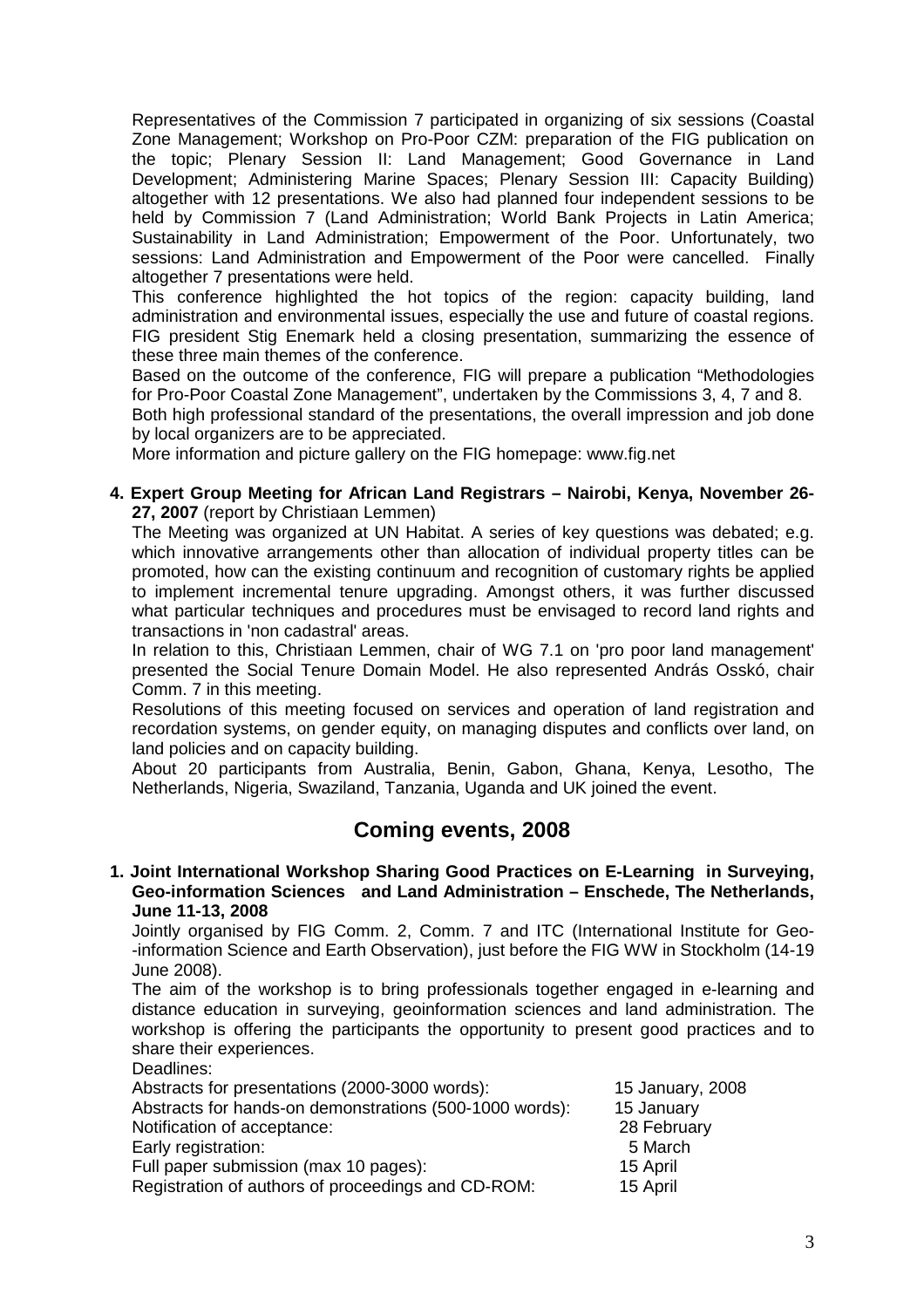Details in the attachment (Workshop2008v011107.doc), on the homepage of the ITC (www.itc.nl/fig elearning2008) and FIG Commission 7 website.

#### **2. FIG Working Week – Integrating Generations – Stockholm, Sweden, June 14-19, 2008.**

There will be a joint UN Habitat-FIG Seminar as fully integrated part of the Working Week programme during the first two days. This includes contributions from commissions 3, 7, 8, 9 and 10 on slum upgrading and innovative financial mechanism.

During our Annual Meeting, we discussed about the possible contribution to the seminar. Working gr. 1 chair Christiaan Lemmen and Tommy Österberg, member of the organising committee are responsible for co-ordinating Commission 7 contribution.

For the first time, FIG is introducing a peer-review system for the technical papers. If you want your paper **peer reviewed:** submit full paper not later than **31 January 2008.**  If you don't: submit full paper not later than **31 March**  Submit **abstracts** in any case: not later than **31 January not later** than **31 January** 

Abstracts first should be submitted **online** using the link http://www.fig.net/abstractdb/submit.asp?id=9

Full papers: by e-mail to  $fig@fig.net$  observing the quidelines and templates for submission below.

# **Guidelines for authors:**

- Template for preparing the papers (.dot-format)
- 29 February 2008: Notification to authors
- 14 March: Deadline for early (discounted) registration http://www.fig.net/fig2008/html/registration.php • 31 March: Deadline for submission of full papers for publishing
- 15 April: Deadline for normal registration http://www.fig.net/fig2008/html/registration.php
- 16 April: Late registrations
	- http://www.fig.net/fig2008/html/registration.php
- 13-14 June 2008: Pre-Conference Workshop on History of Surveying and **Measurement**
- 14-19 June 2008: FIG Working Week

# **All speakers have to register by 15 April 2008**:

(http://www.fig.net/fig2008/html/registration.php or using the registration form, which can be downloaded from the website filled in and faxed to the FIG Office at +45 3886 0252). Please also book your **accommodation directly** with the hotels recommended by the organizers. Hotels and booking forms: www.fig.net/fig2008 - see "accommodation"

# **3. Commission 7 Annual Meeting 2008 – Verona, Italy, September 11 - 15, 2008**

The Italian Association (Consiglio Nazionale Geometri) will host Commission 7 Annual Meeting in 2008. We discussed their proposal during the Annual meeting in Seoul and by now, we also agreed in date.

The planned structure of the event: three days meeting, one day open symposium and one day technical tour. During the technical tour, we will visit Venice studying "Mose Yards of Venice".

The hotel name and package price with all other additional information will hopefully follow in January 2008.

# **4. International Seminar, Workshop on State and Public Sector Land Management – September 9-10, 2008. Verona- Italy**

This symposium will be organized based on a FIG-FAO agreement and financially supported by FAO.